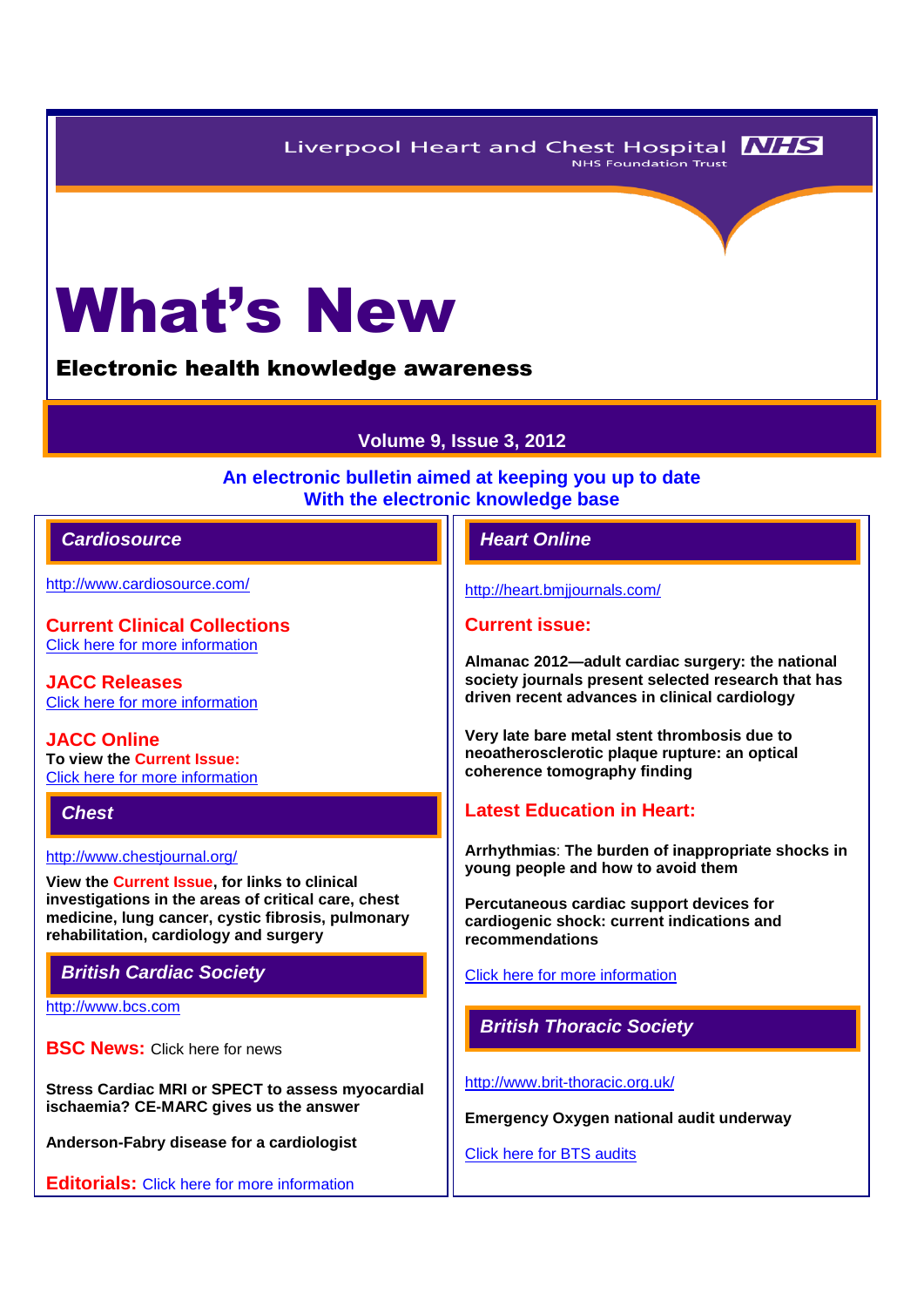# **Volume 9, Issue 3, 2012**

# *Theheart.org*

#### [www.theheart.org](http://www.theheart.org/)

**Theheart.org** provides information on caring for people with disorders of the heart and circulation, and on preventing such disorders.

## **Heart Wire News:**

**Cath lab activation drives door-to-balloon delays**

**RE-LY Registry: Wide global variation in AF management, mortality**

**CRT today: US updates guidelines; transatlantic focus on follow-up**

**FAME II: FFR-guided PCI reduces urgent reinterventions, but not mortality, MI**

#### [Click here for more information](http://www.theheart.org/section/heartwire.do)

*(Please speak to Maureen Horrigan, library services manager ext.1404, to obtain a password)*

## *European Society of Cardiology*

<http://www.escardio.org/>

#### **News and Press:**

**ESC analysis reveals arrhythmia treatment gaps between Eastern and Western Europe**

**Fitness and fatness: not all obese people have the same prognosis:** Second study sheds light on the 'obesity' paradox'

**Pass the salt please!**

# **E-Journal of Cardiology Practice:**

[Click here for more information](http://www.escardio.org/communities/councils/ccp/e-journal/volume11/Pages/welcome.aspx)

## **ESC Clinical Practice Guidelines**

**Access the full list of guidelines** 

[Click here for more information](http://www.escardio.org/guidelines-surveys/esc-guidelines/Pages/GuidelinesList.aspx)

## *Institute for Healthcare Improvement*

[www.ihi.org](http://www.ihi.org/)

**IHI News**  [This week at IHI News letter](http://www.ihi.org/Documents/ThisWeekatIHI.htm) 

# *Royal College of Nursing*

[http://www.rcn.org.uk](http://www.rcn.org.uk/)

## **This is Nursing**

**A new initiative by the RCN to promote nursing. You can use this website to get involved through taking part in surveys, watching films, and sharing the latest news with friends and colleagues.**

[Click here for more information](http://thisisnursing.rcn.org.uk/members/)

**Nursing headlines** [Click here for news from around the UK](http://www.rcn.org.uk/newsevents/news)

**Clincial Governance e-bulletin** [Click here for clinical governance updates](http://www.rcn.org.uk/development/practice/clinical_governance/quality_and_safety_e-bulletin/e-bulletin_archive)

# *National Institute for Health Research*

[http://www.nihr.ac.uk](http://www.nihr.ac.uk/)

**NIHR latest news**

[Click here for more information](http://www.nihr.ac.uk/news/Pages/default.aspx)

**NIHR Research Design Service for the North West**

#### [E-Bulletins](http://www.rds-nw.nihr.ac.uk/newstrainingevents/ebulletin.php)

*Institute for Innovation and Improvement*

#### <http://www.institute.nhs.uk/>

The purpose of the **NHS Institute for Innovation and Improvement** is to support the transformation of the NHS, through innovation, improvement and the adoption of best practice

**NHS Institute Newsletter**  [Click here](http://www.institute.nhs.uk/organisation/general/nhs_institute_newsletters.html)